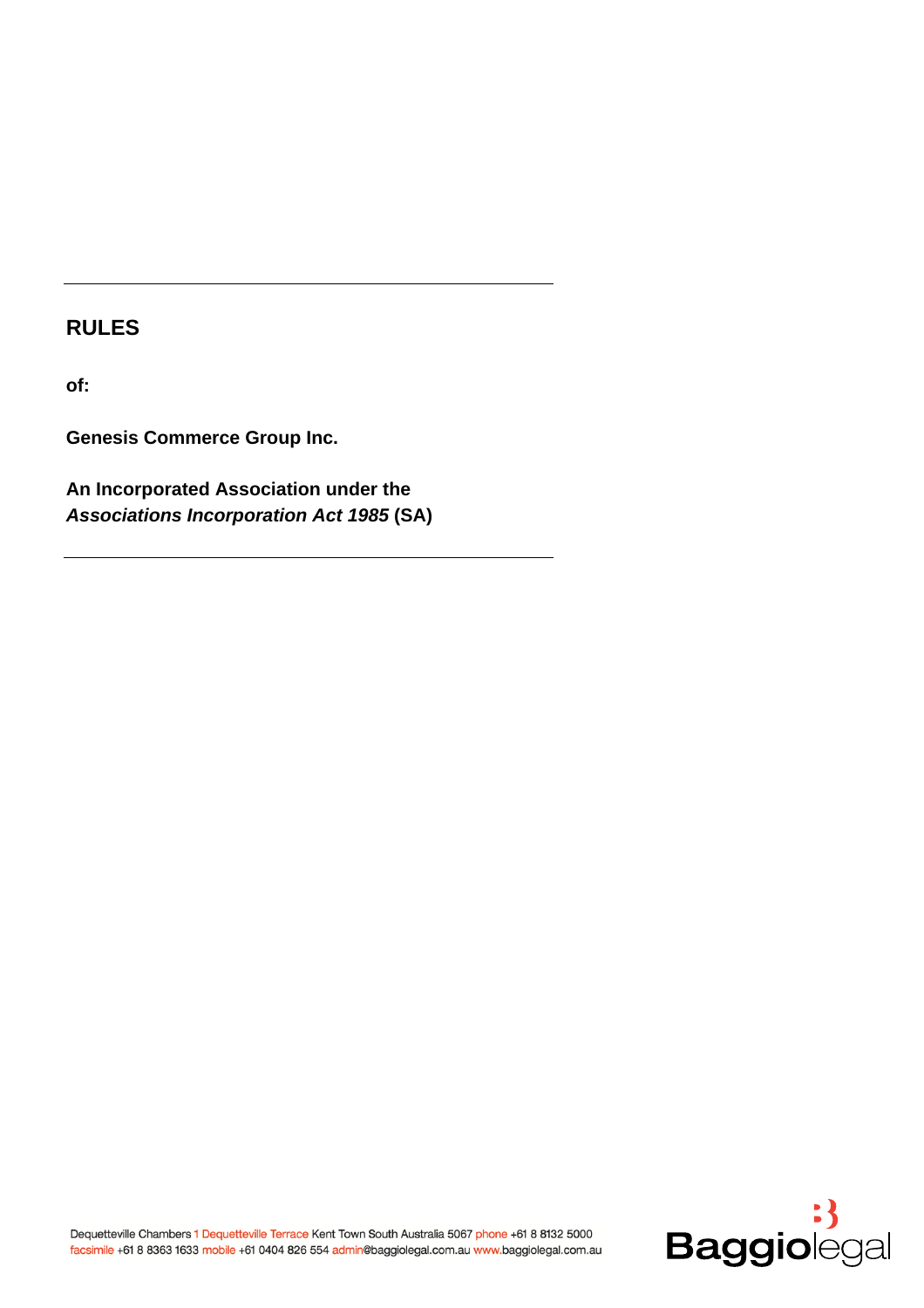# **CONTENTS**

| 1              | 1.1<br>1.2<br>1.3<br>1.4<br>1.5                                                                                                             | <b>PRELIMINARY</b><br>Definitions<br>Interpretation<br>Headings<br>The Law<br>Amendment                                                                                                                                                                                                                                                               | $\mathbf{1}$<br>$\mathbf 1$<br>$\mathbf 1$<br>$\overline{\mathbf{c}}$<br>$\overline{\mathbf{c}}$<br>$\overline{c}$               |
|----------------|---------------------------------------------------------------------------------------------------------------------------------------------|-------------------------------------------------------------------------------------------------------------------------------------------------------------------------------------------------------------------------------------------------------------------------------------------------------------------------------------------------------|----------------------------------------------------------------------------------------------------------------------------------|
| $\overline{2}$ | 2.1<br>2.2<br>2.3<br>2.4<br>2.5                                                                                                             | <b>NAME, OBJECTS AND POWERS</b><br>Name<br>Objects<br>Powers<br>Income and property<br>Winding-up                                                                                                                                                                                                                                                     | $\overline{c}$<br>$\overline{\mathbf{c}}$<br>$\overline{\mathbf{c}}$<br>$\overline{\mathbf{c}}$<br>3<br>$\overline{\mathcal{L}}$ |
| $\mathbf{3}$   | 3.1<br>3.2                                                                                                                                  | <b>STATUS AND LIABILITY</b><br><b>Status</b><br>Liability                                                                                                                                                                                                                                                                                             | 4<br>4<br>4                                                                                                                      |
| 4              | 4.1<br>4.2<br>4.3<br>4.4<br>4.5<br>4.6                                                                                                      | <b>MEMBERSHIP</b><br>Members<br>Fees<br>Cessation<br>Transferability<br>Expulsion<br><b>Register of Members</b>                                                                                                                                                                                                                                       | 4<br>$\overline{\mathcal{L}}$<br>$\overline{\mathcal{L}}$<br>$\overline{\mathcal{L}}$<br>5<br>5<br>5                             |
| 5              | 5.1<br>5.2<br>5.3<br>5.4<br>5.5<br>5.6<br>5.7<br>5.8<br>5.9<br>5.10<br>5.11<br>5.12<br>5.13                                                 | <b>GENERAL MEETINGS</b><br>Convening<br>Notice<br>Postponement<br>Quorum<br>Chairman<br>Adjournment<br>Voting<br>Equality of votes<br>Value<br>Records<br>Unpaid amounts<br>Objections<br>Proxies                                                                                                                                                     | 5<br>5<br>6<br>6<br>6<br>6<br>$\overline{7}$<br>$\overline{7}$<br>$\overline{7}$<br>8<br>8<br>8<br>8<br>8                        |
| 6              | 6.1<br>6.2<br>6.3<br>6.4<br>6.5<br>6.6<br>6.7<br>6.8<br>6.9<br>6.10<br>6.11<br>6.12<br>6.13<br>6.14<br>6.15<br>6.16<br>6.17<br>6.18<br>6.19 | <b>MANAGEMENT COMMITTEE</b><br><b>Committee Members</b><br>Appointment<br>Term<br>Removal<br>Responsibilities<br>Delegation<br>Increase<br>Casual Vacancy<br>Vacancy<br>Disqualification<br>Remuneration prohibited<br>Powers<br>Proceedings<br>Conflicts<br>Quorum<br>Chairperson<br>Committees<br><b>Alternate Committee Members</b><br>Common Seal | 8<br>8<br>9<br>9<br>9<br>9<br>10<br>10<br>10<br>10<br>11<br>11<br>11<br>12<br>12<br>12<br>12<br>13<br>13<br>13                   |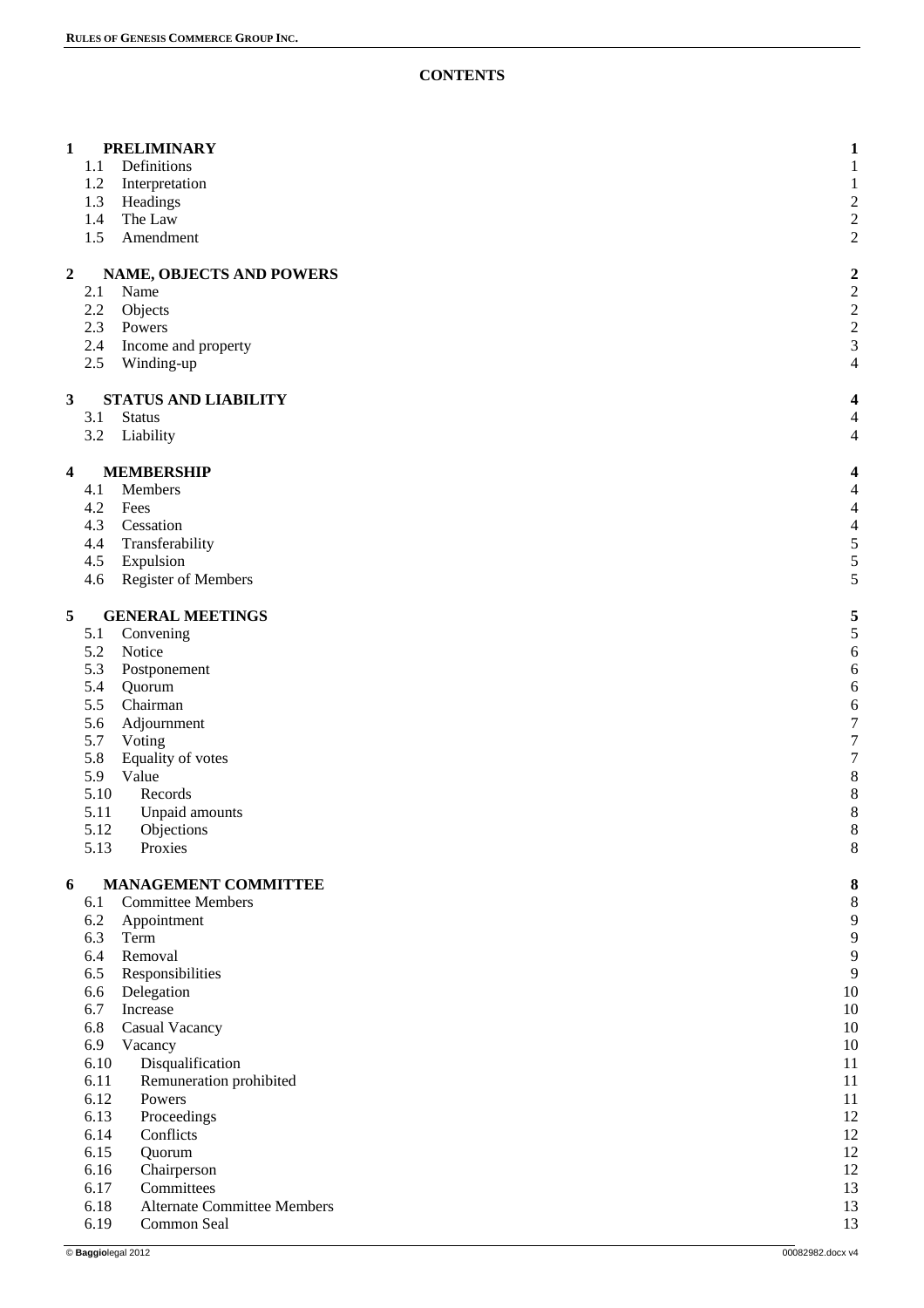# **7 GENERAL PROVISIONS** 13<br> **7.1** Records 13

- 7.1 Records 13
- $7.2$  Audit  $14$
- 7.3 Indemnity 14<br>
7.4 Notices 14
- 7.4 Notices 14<br>7.5 Minutes 15
- 7.5 Minutes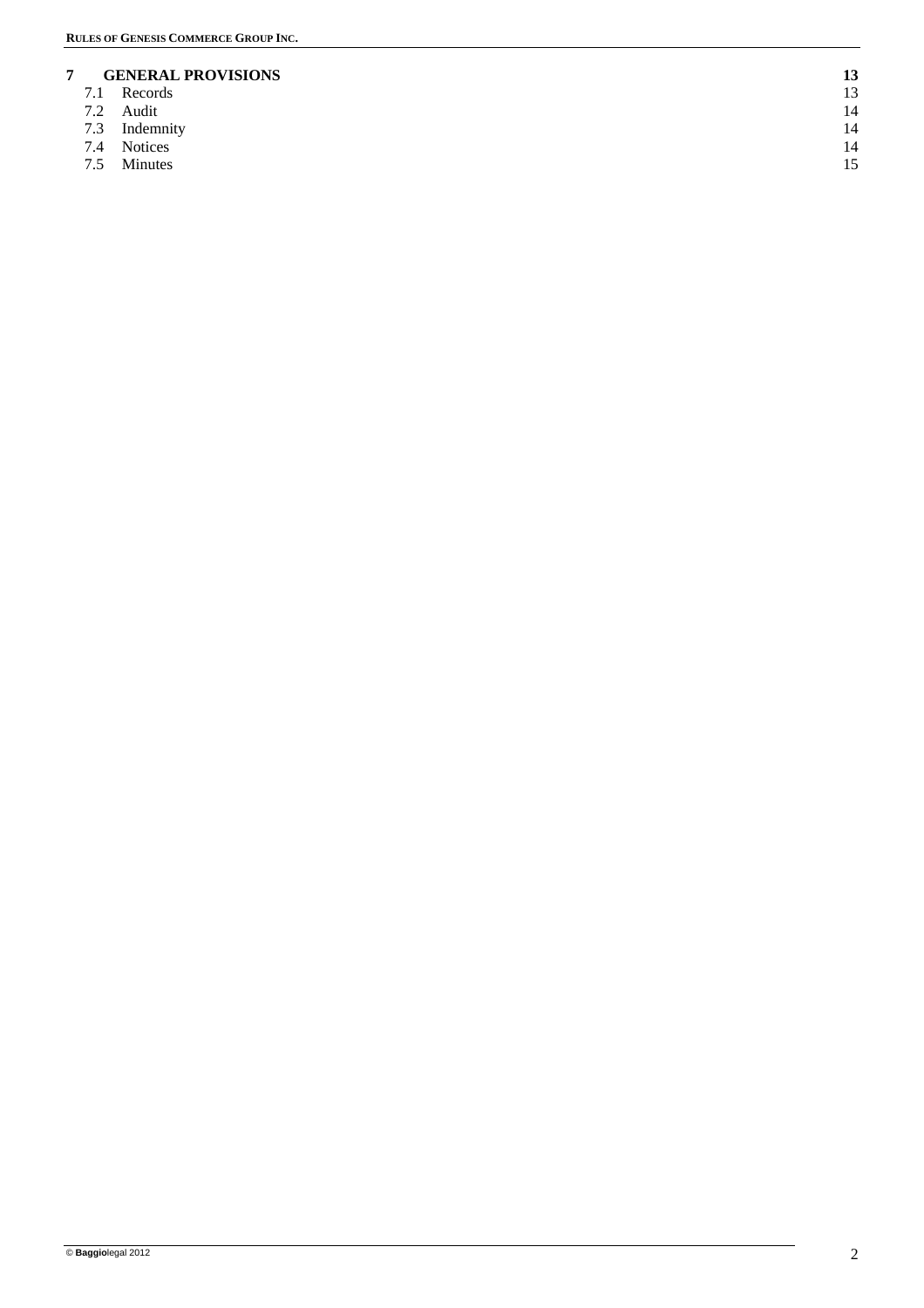# **1 PRELIMINARY**

# **1.1 Definitions**

In these rules:

**Activities** means *small and medium business enterprises*.

**Association** means *Genesis Commerce Group Incorporated*.

**Chairperson** means the Chairman or other person elected to chair meetings.

**Committee Member** means a member of the Management Committee of the Association appointed to that office pursuant to clause 6.2 and includes an alternate Committee Member appointed to that office pursuant to clause 6.18.

**General Resolution** means a resolution that has been passed by a majority of the Members present at a general meeting and entitled to vote on the resolution.

**Law** means the *Associations Incorporation Act 1985* (SA).

**Management Committee** means the board comprised of the persons referred to in clause 6.1.

**Member** means any person who is for the time being registered as a Member of the Association.

**Membership and Recruitment Co-ordinator** means the person appointed to that office pursuant to clause 6.2.

**Objects** means the objects of the Association set out in clause 2.2.

**Chairman** means the person appointed to that office pursuant to clause 6.2.

**Public Officer** means the person appointed to that office pursuant to clause 6.2.

**Referrals Recorder** means the person appointed to that office pursuant to clause 6.2.

**Retired Member** means a person referred to in clause 4.3.

**Secretary** means the person appointed to that office pursuant to clause 6.2.

**Social Co-ordinator** means the person appointed to that office pursuant to clause 6.2.

**Term** means the period of approximately 1 year between each annual general meeting.

**Treasurer** means the person appointed to that office pursuant to clause 6.2.

**Deputy Chairman** means the person appointed to that office pursuant to clause 6.2.

# **1.2 Interpretation**

In these rules, unless it is stated to the contrary:

- (a) the singular includes the plural and conversely;
- (b) where a word or phrase is given a defined meaning in these rules, any other part of speech or other grammatical form of that word or phrase has a corresponding meaning;
- (c) a reference to any legislation includes any amendment or replacement and all subordinate legislation;
- (d) words following the word *include* are not limited by anything preceding that word;
- (e) references to *agree, approve* or *consent* are references to agreement, approval or consent (as the case may be) in writing;
- (f) references to a person include a body corporate;
- (g) references to clauses are references to clauses in these rules.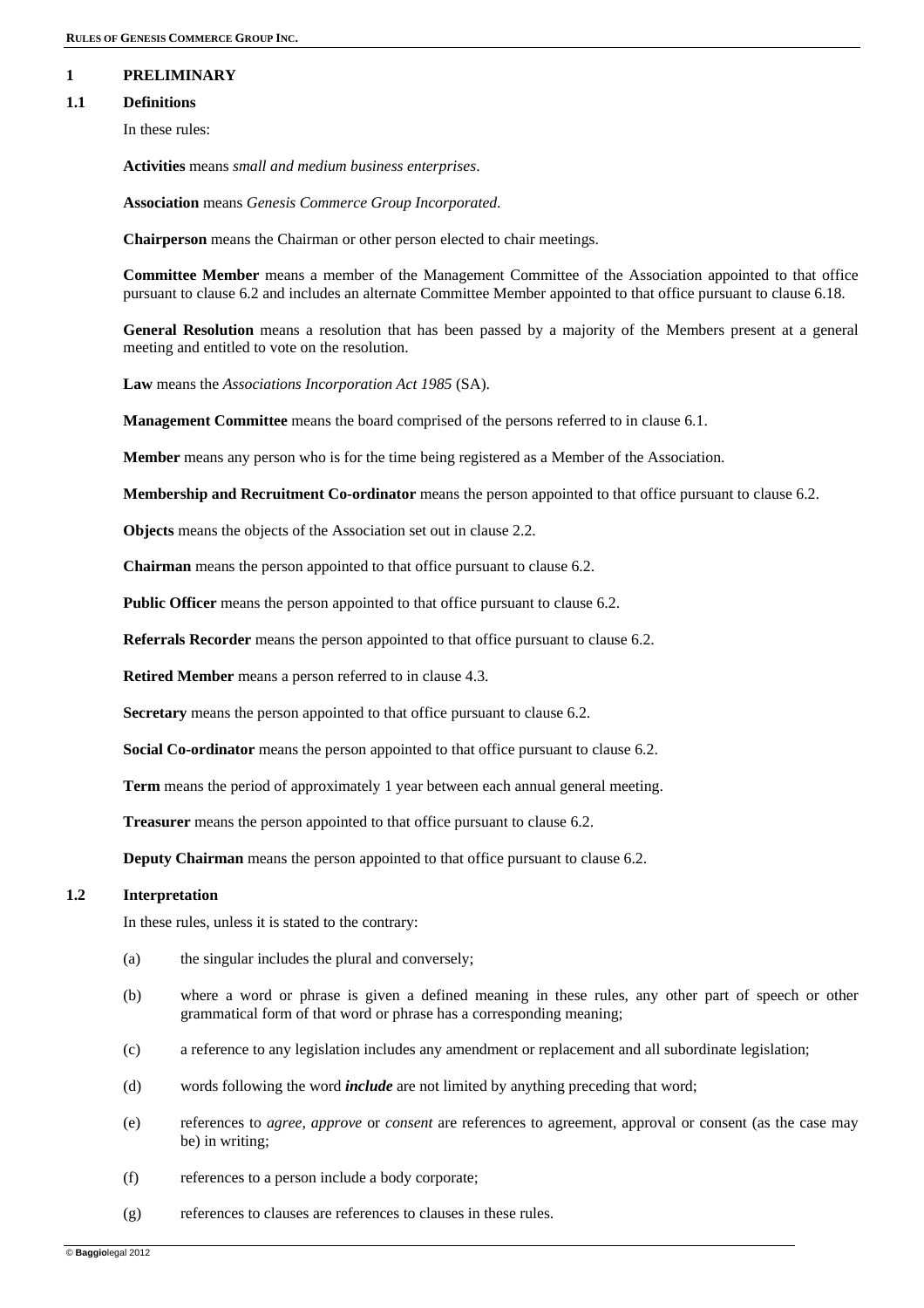# **1.3 Headings**

Headings in these rules do not affect interpretation.

#### **1.4 The Law**

These rules are subject to the Law and in the event of any inconsistency between these rules and the Law, the Law shall prevail.

#### **1.5 Amendment**

These rules may be altered in the manner prescribed by the Law.

# **2 NAME, OBJECTS AND POWERS**

# **2.1 Name**

The name of the Association governed by these rules is "*Genesis Commerce Group Inc.*".

# **2.2 Objects**

The Objects of the Association are to:

(a) promote and advance the common interests of Members who are engaged in the Activities (the **Principal Purpose**),

and in furtherance of the Principal Purpose to:

- (b) facilitate increased and improved Activities;
- (c) facilitate and foster the professional development of individuals engaged in Activities;
- (d) facilitate and provide an industry forum for Members to exchange skills, referrals and information and to facilitate, provide and develop support networks in respect of Activities (including cooperating and liaising with other similar bodies and businesses in South Australia);
- (e) do any other thing and make such agreements that are incidental or ancillary to, or necessary or convenient or desirable for, achieving the Objects.

# **2.3 Powers**

- (a) Subject to the Law, the Association has the rights, powers and privileges of a natural person.
- (b) Without limiting clause 2.3(a), the Association has power to:
	- (i) purchase, take on lease or in exchange, hire or otherwise acquire any land, building, easement or property, real and personal, and any right or privilege which may be required for the purposes of or capable of being conveniently used in connection with, any of the objects of the Association and to sell, improve, demolish, manage, develop, exchange, lease, dispose of, turn to account or otherwise deal with all or any part of the Association. If the Association takes or holds any property which may be subject to any trust then the Association must only deal with it in such manner as is allowed by trust law;
	- (ii) co-operate with, subscribe to or become a member of any other association or organisation, whether incorporated or not, the objects of which are altogether or in part similar to those of the Association, provided that by such action the interests of the Association and Members will be advanced;
	- (iii) enter into any negotiations or arrangements with any government or authority, whether municipal, local or otherwise, which may seem beneficial to the Association's objects or any of them, to obtain from any such government or authority any right, privilege or concession which the Association may think it desirable to obtain and to carry out, exercise and comply with any such arrangement, right, privilege or concession;
	- (iv) employ or engage persons as employees or agents and dismiss or suspend such persons as may be necessary or convenient for the purposes of the Association;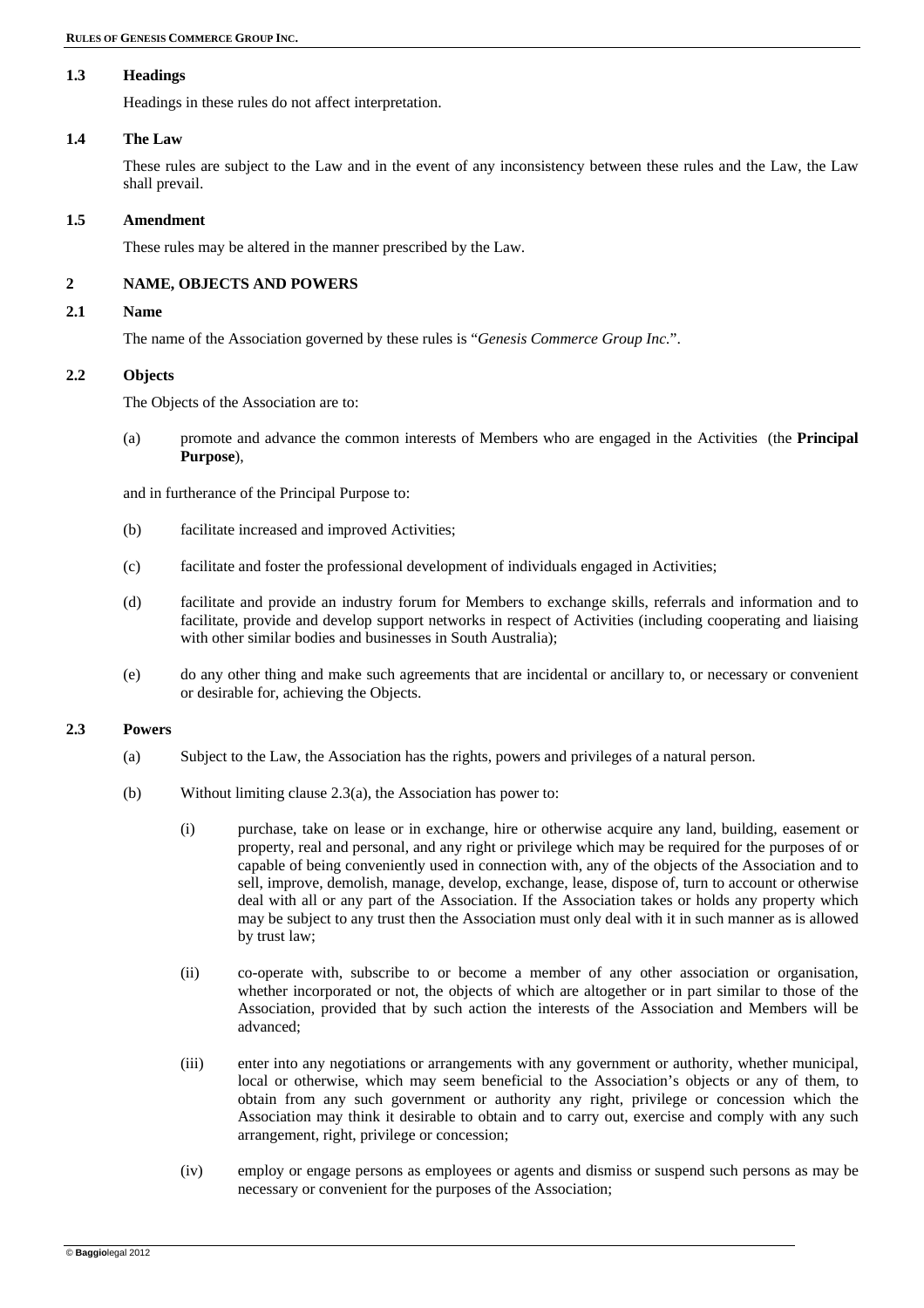- (v) establish and support or aid in the establishment and support of institutions, funds, trusts and conveniences calculated to benefit employees or past employees of the Association or their dependants or connections, to grant pensions and allowances, make payment towards insurance and subscribe or guarantee money for charitable or benevolent objects, or for any public, general or useful object;
- (vi) construct, improve, maintain, develop, work, manage, carry out, alter, demolish or control any house, building, grounds, works or convenience which may seem calculated directly or indirectly to advance the Association's interests and to contribute to, subsidise or otherwise assist and take part in their construction, improvement, maintenance, development, working, management, carrying out, alteration, demolition or control;
- (vii) borrow, raise or secure the payment of money in any manner the Association may think fit and to secure the same or the repayment or performance of any debt, liability, contract, guarantee or other engagement incurred or to be entered into by the Association in any way and, in particular, by the issue of debentures charged upon all or any of the Association's property (both present and future) and purchase, redeem or pay off any such security;
- (viii) issue debentures;
- (ix) grant a fixed or floating charge on its property;
- (x) make, draw, accept, endorse, discount, execute and issue promissory notes, bills of exchange, bills of lading and other negotiable or transferable instruments;
- (xi) take or hold mortgages, debentures, liens and charges to secure payment of the purchase price or any unpaid balance of the purchase price, or any part of the Association's property of whatsoever kind sold by the Association, or any money due to the Association from purchasers and others;
- (xii) make any gift of property whether subject to any special trust or not, for any one or more of the objects of the Association;
- (xiii) collect and receive money by voluntary contribution, subscription, levy, donation, sale of goods or property and legacy for the objects of the Association;
- (xiv) invest and deal with the moneys of the Association not immediately required in such manner as may from time to time be decided, upon fixed or other deposit in any Australian bank, and such other securities as the Association thinks fit and notes, stocks, shares, debentures or securities of any Association whether public or private;
- (xv) lend money with or without security to persons, firms or corporations, being Members or not and on such terms as may from time to time seem appropriate;
- (xvi) prosecute or defend any matter before any court or tribunal, as may be deemed necessary or expedient;
- (xvii) apply for and receive any grants or monies from another incorporated or unincorporated body (including without limitation, a body established by the Commonwealth of Australia or any of its states or territories); and
- (xviii) do anything which it can do by law (including, those powers conferred by the Law).

# **2.4 Income and property**

- (a) The income and property of the Association must be applied solely towards the Objects.
- (b) Subject to clause 2.4(c), the Members are not entitled to any part of the income or property of the Association.
- (c) A payment to a Member for services provided to the Association, goods supplied to the Association or rent for the use of premises leased or let to the Association, is not prohibited provided that the payment is made at arms-length and on commercially reasonable terms.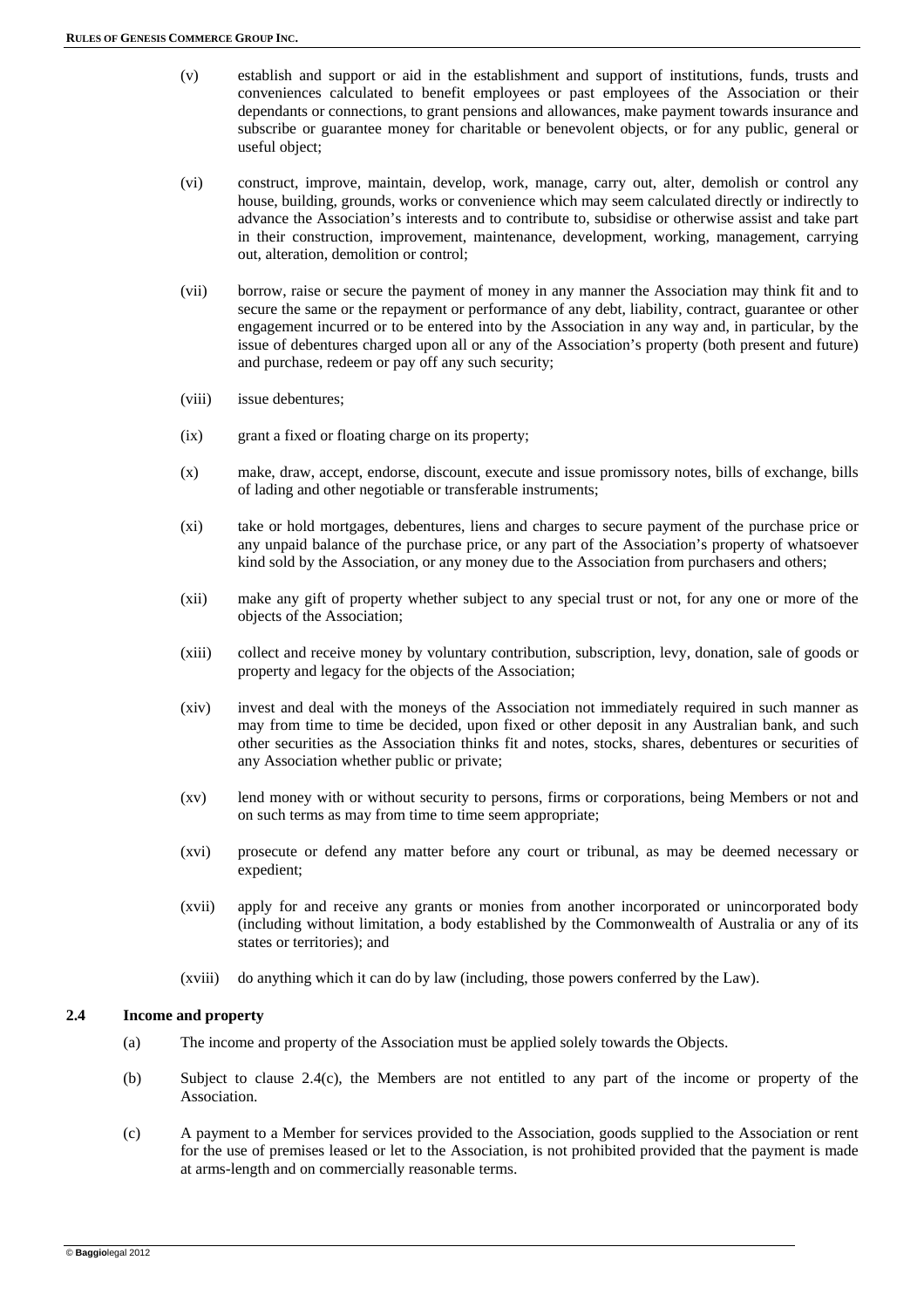#### **2.5 Winding-up**

- (a) No Member is entitled to participate in the surplus assets (as defined in the Law) of the Association (if any) available for distribution on a winding-up.
- (b) The surplus assets (as defined in the Law) of the Association (if any) remaining for distribution on a winding-up must be distributed in accordance with the Law.

# **3 STATUS AND LIABILITY**

#### **3.1 Status**

The Association is an incorporated association pursuant to the Law.

#### **3.2 Liability**

Subject to these rules and the Law, the Members are not liable to contribute towards the payment of costs, debts, expenses and liabilities of the Association.

#### **4 MEMBERSHIP**

#### **4.1 Members**

- (a) Subject to clause (b), any natural person (over the age of 18 years) or body corporate who engages in Activities is entitled to apply to be a Member of the Association by:
	- (i) being nominated by a Member (the **Proposer**) and seconded by another Member (both of whom shall personally know the person applying for membership);
	- (ii) submitting an application form in the form required by the Association from time to time.
- (b) Upon receipt of an application under clause 4.1(a), the Members may admit that person (the **Applicant**) as a Member if they are satisfied (in their absolute discretion) that the Applicant:
	- (i) is entitled to apply to be a Member of the Association;
	- (ii) does not carry on any Activity that is or will be the same or substantially the same Activity as any Activity carried on by any other Member of the Association; and
	- (iii) is of good repute, character and standing.
- (c) The Members need not give any reasons for a decision made under clause 4.1(b).

#### **4.2 Fees**

Each Member is liable to pay such fees as may be determined by a General Resolution of the Committee Members from time to time.

#### **4.3 Cessation**

- (a) A Member ceases to be a Member, if:
	- (i) the Member being a natural person, dies;
	- (ii) the Member being a body corporate, ceases its corporate existence (including, by way of deregistration or winding up);
	- (iii) the Member fails to pay any fee payable under these rules and that amount remains unpaid for more than 3 months (provided that the Committee Members may reinstate such a person as a Member on such terms as the Committee Members deem fit):
	- (iv) the Member is expelled as a Member pursuant to clause 4.5;
	- (v) the Member resigns as a Member by giving notice in writing to the Secretary; or
	- (vi) the Member fails to attend three consecutive Association meetings without prior apology or as otherwise agreed with the Committee.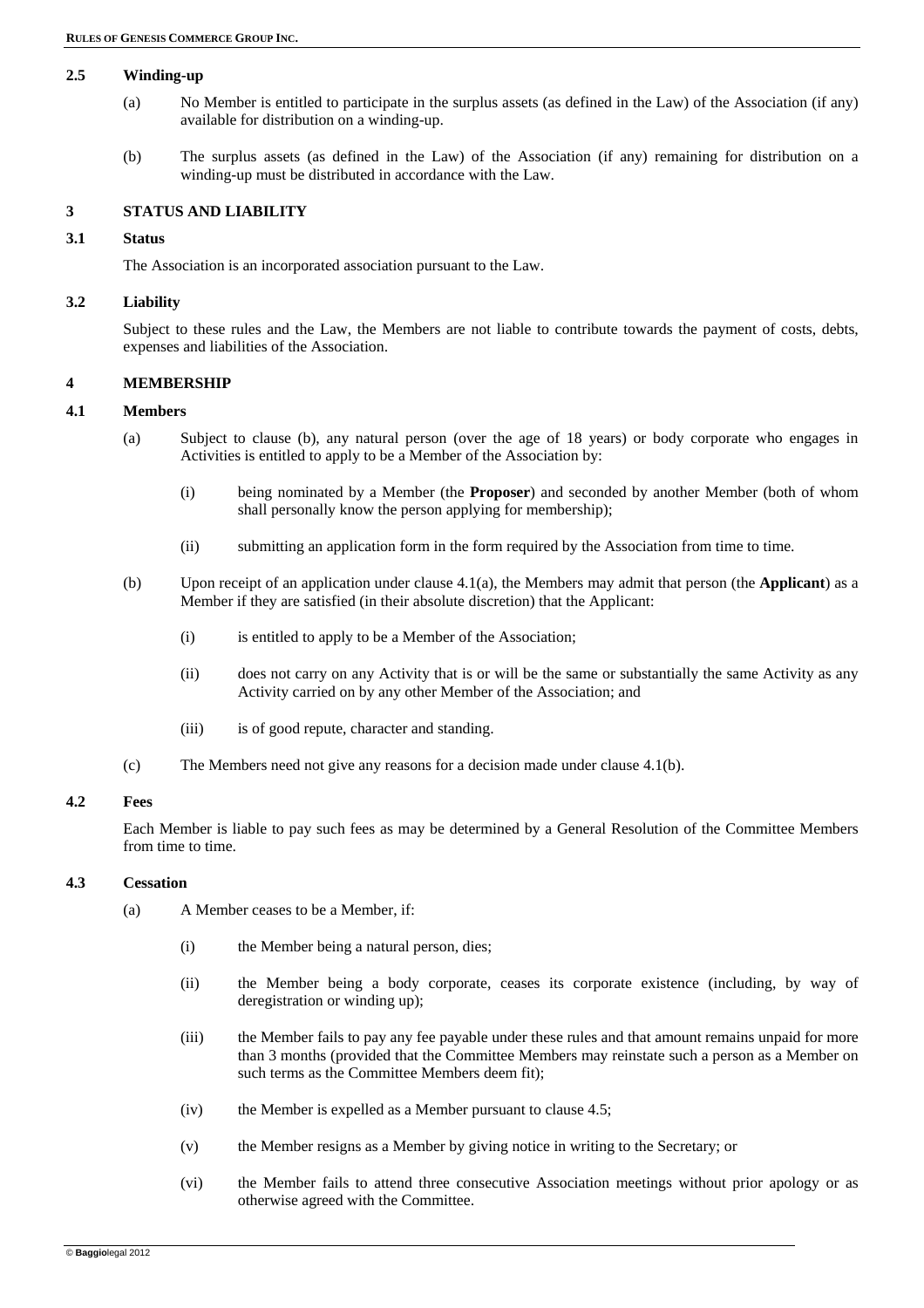- (b) Upon a Member ceasing to be a Member, the Member's rights and privileges cease.
- (c) Nothing in this clause 4.3 prejudices or affects a Member's obligation to pay any amount due and payable to the Association.

# **4.4 Transferability**

The rights and privileges of a Member are personal to that Member and cannot be transmitted or transferred to any person.

# **4.5 Expulsion**

- (a) Subject to clauses 4.5(b) and 4.5(c), the Committee Members may expel a Member if a Member:
	- (i) breaches any provision of these rules binding on the Member; or
	- (ii) engages in any conduct which, in the reasonable opinion of the Committee Members, is unbecoming of a Member or which is prejudicial or adverse to the interests of the Association.
- (b) The Committee Members can only expel a Member by a resolution passed by a two-thirds majority of the Committee Members.
- (c) The Committee Members cannot expel a Member unless they:
	- (i) give the Member not less than 30 days written notice of their intention to propose a resolution referred to in clause 4.5(b); and
	- (ii) allow the Member to present reasons why the Member should not be expelled by submitting written reasons not exceeding 1,000 words or by oral submissions to the Committee Members.

#### **4.6 Register of Members**

- (a) The Committee must maintain a register of Members in accordance with this clause 4.6.
- (b) In the absence of manifest error, the register of Members maintain in accordance with this clause 4.6 shall be conclusive evidence of membership of the Association.
- (c) The register must set out in respect of each Member:
	- (i) that Member's full name and current address;
	- (ii) the date on which that Member applied to be a Member and the date on which that application was accepted; and
	- (iii) if applicable, the date of and reason of termination of membership of that Member (including, if applicable, the date of the minute relating thereto).

# **5 GENERAL MEETINGS**

# **5.1 Convening**

- (a) A Committee Member may convene a general meeting of the Members at any time by notice to the Members (**general meeting notice**).
- (b) A general meeting notice must specify the place, date and time of meeting and state the general nature of the business to be transacted at the meeting.
- (c) If required by the law, the Association must as a minimum convene an annual general meeting in accordance with the Law and these rules.
- (d) Any group of Members comprising at least 10% in number of the Association may by written petition, request that the Committee Members convene a general meeting.
- (e) Such petition must set out the reasons for convening the general meeting and any proposed resolutions to be considered at the general meeting.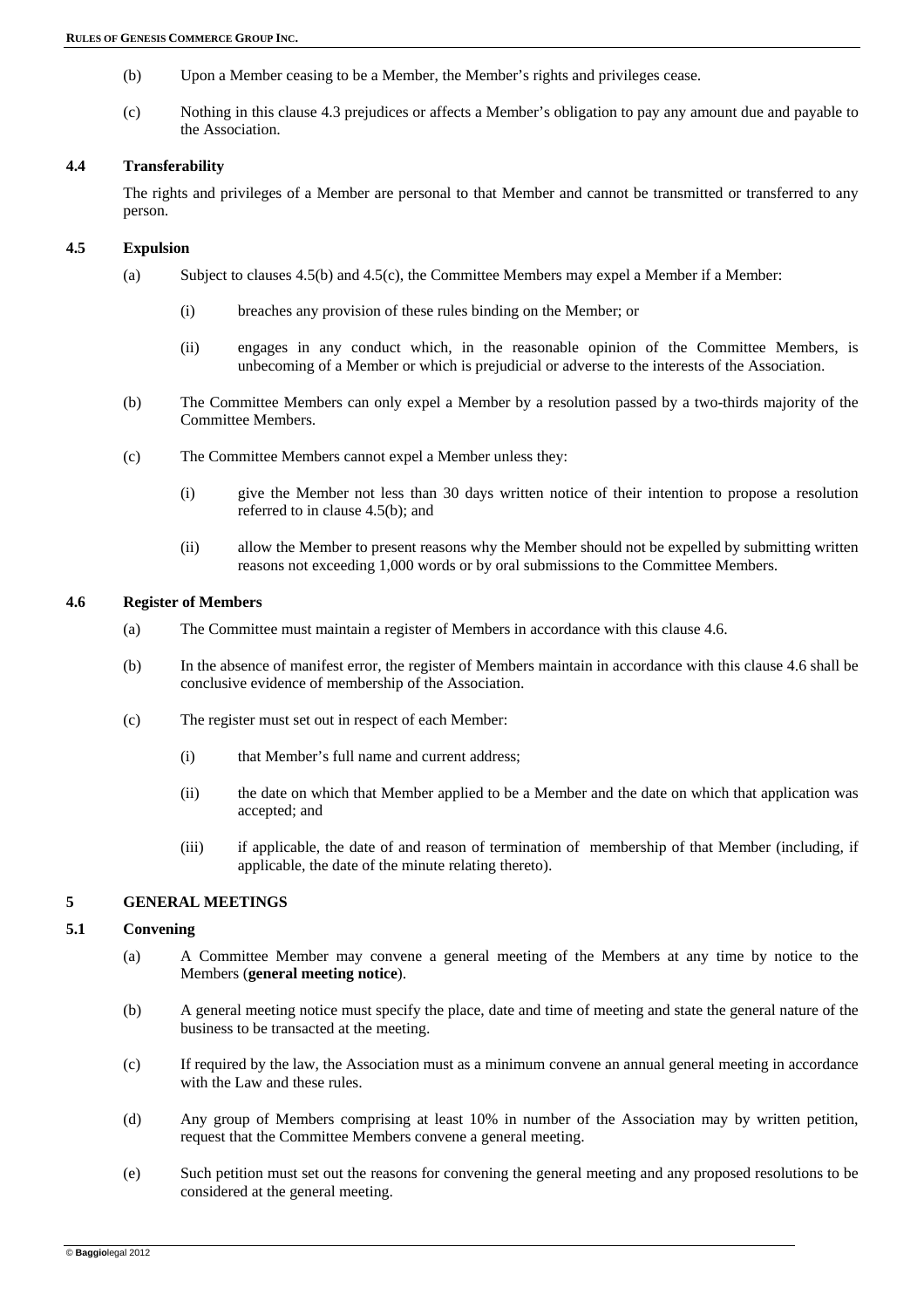- (f) Upon receipt of such written petition, the Committee Members shall convene such a general meeting of the Members within 35 days of such requisition.
- $(g)$  If a general meeting is not convened within 35 days pursuant to clause 5.1(f), the petitioning Members may convene a general meeting.
- (h) For the purposes of the convening a meeting pursuant to clause 5.1(g), the Committee Members shall (if requested) provide contact details of all Members to the petitioning Members so as to permit the petitioning Members to serve notice of the general meeting to all Members entitled to receive notice of general meetings. The reasonable expenses of serving notices and convening the general meeting shall be borne by the Association.

# **5.2 Notice**

At least 1 month's notice must be given for a general meeting.

#### **5.3 Postponement**

- (a) Subject to the Law, the Committee Members may, no later than 72 hours before the time at which a general meeting is to be held in accordance with a general meeting notice:
	- (i) postpone that general meeting for a period not exceeding 90 days from the date set out in the general meeting notice; and/or
	- (ii) change the place at which that general meeting is to be held.
- (b) For the purposes of clause 5.3(a), the Committee Members must give written notice to all Members.
- (c) Any notice postponing a general meeting or changing the place at which it is to be held must specify the place, date and time of that meeting which when held will be deemed to have been duly convened pursuant to the notice first convening it.
- (d) The Committee Members may withdraw and cancel a general meeting notice other than a general meeting notice given to convene a meeting pursuant to the Law.
- (e) Written notice of the withdrawal and cancellation of a general meeting notice pursuant to this clause 5.3 must be given to all Members.

#### **5.4 Quorum**

- (a) No business will be transacted at any general meeting of the Members unless a quorum of Members is present at the time the meeting proceeds to business.
- (b) The quorum for a general meeting of the Members is 75% of the Members entitled to vote at that general meeting.
- (c) For the purpose of determining whether a quorum is present, a person attending as a proxy or as an attorney will be deemed to be a Member.
- (d) If a quorum is not present within 30 minutes from the time appointed for the meeting:
	- (i) where the meeting was convened on the requisition of Members, the meeting will be dissolved; or
	- (ii) in any other case:
		- (A) the meeting stands adjourned to a day, time and place as the Committee Members determine or, if no determination is made by the Committee Members, to the same day in the next week at the same time and place; and
		- (B) if at the adjourned meeting a quorum is not present within half an hour from the time appointed for the meeting, the meeting will be dissolved.

# **5.5 Chairman**

(a) The Chairman will preside as Chairperson at every general meeting during that person's term of office.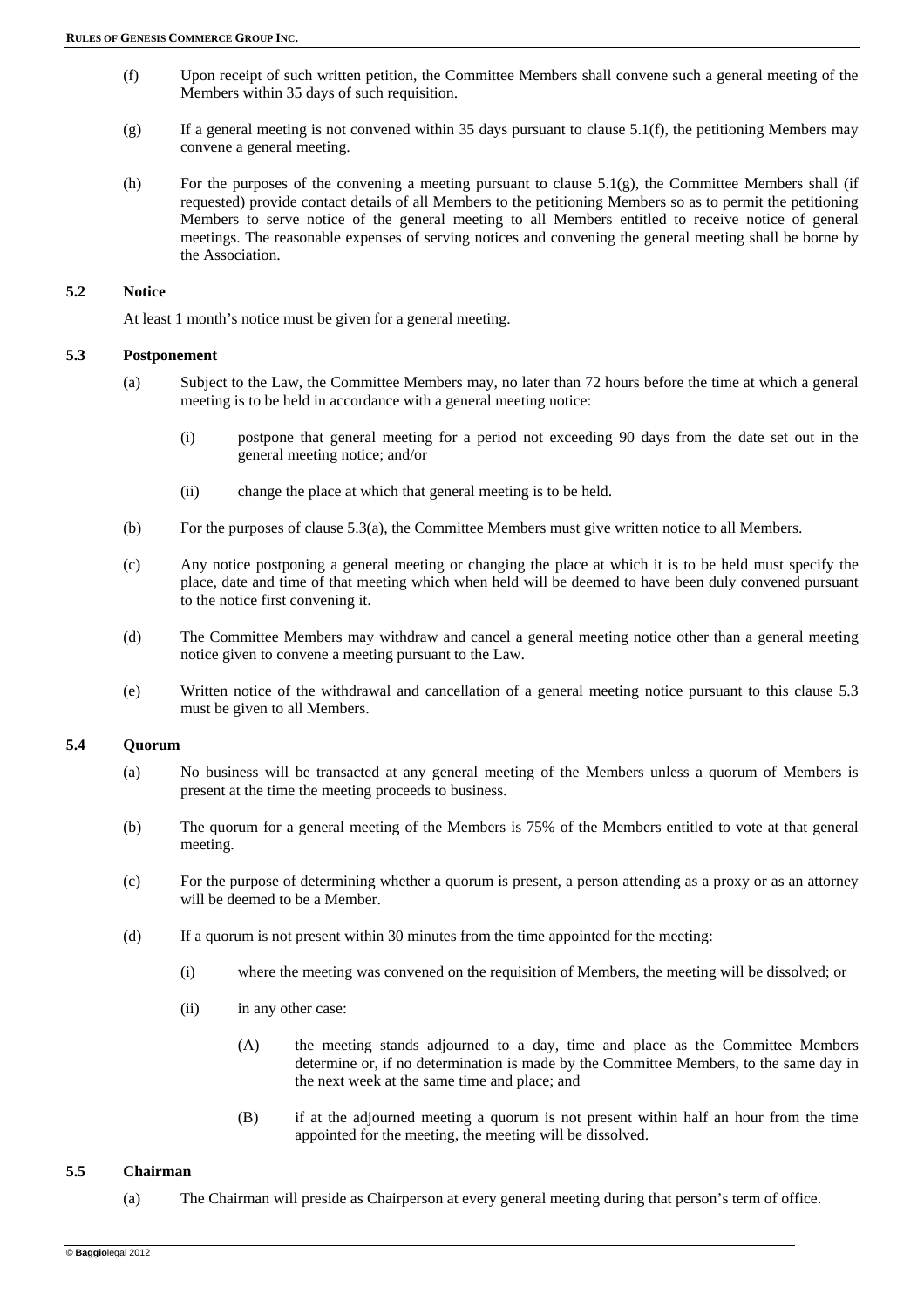- (b) Where a general meeting is held and:
	- (i) the Chairman has not been elected; or
	- (ii) the Chairman is not present within 15 minutes after the time appointed for the holding of the meeting or is unwilling to act;

the Deputy Chairman will act as the Chairperson.

- (c) Where a general meeting is held and:
	- (i) the Chairman has not been elected; or
	- (ii) the Chairman is not present within 15 minutes after the time appointed for the holding of the meeting or is unwilling to act; and
	- (iii) the Deputy Chairman has not been elected; or
	- (iv) the Deputy Chairman is not present within 15 minutes after the time appointed for the holding of the meeting or is unwilling to act,

the Members present in person or by proxy or attorney and entitled to vote will elect one of their number to chair the meeting.

#### **5.6 Adjournment**

- (a) The Chairperson may, with the consent of any meeting at which a quorum is present, and will, if directed by the meeting, adjourn the meeting from time to time and from place to place.
- (b) No business will be transacted at any adjourned meeting other than the business left unfinished at the meeting from which the adjournment took place.
- (c) When a meeting is adjourned for 30 days or more, notice of the adjourned meeting must be given as in the case of an original meeting.
- (d) Except as provided by clause 5.6(c), it is unnecessary to give any notice of an adjournment or of the business to be transacted at an adjourned meeting.

#### **5.7 Voting**

- (a) Any resolution put to the vote of the Members at any general meeting will be decided on a show of hands unless, before or on the declaration of the result of the show of hands, a poll is demanded by:
	- (i) the Chairperson; or
	- (ii) Members present in person or by proxy or attorney and representing not less than 10% of the total voting rights of all the Members entitled to vote.
- (b) Unless a poll is demanded, a declaration by the Chairperson that a resolution has on a show of hands been carried, carried unanimously, by a particular majority, or lost, is conclusive.
- (c) An entry in the book containing the minutes of the proceedings of the Association regarding the result of a resolution is conclusive evidence of the fact without proof of the number or proportion of votes recorded in favour of or against the resolution.
- (d) If a poll is properly demanded, it will be taken as the Chairperson directs and the result of the poll will be a resolution of the meeting at which the poll was demanded.
- (e) A poll demanded for the election of a Chairperson or on a motion to adjourn a meeting will be taken immediately.

#### **5.8 Equality of votes**

In the case of an equality of votes, whether on a show of hands or on a poll, the Chairperson of that meeting does have a casting vote.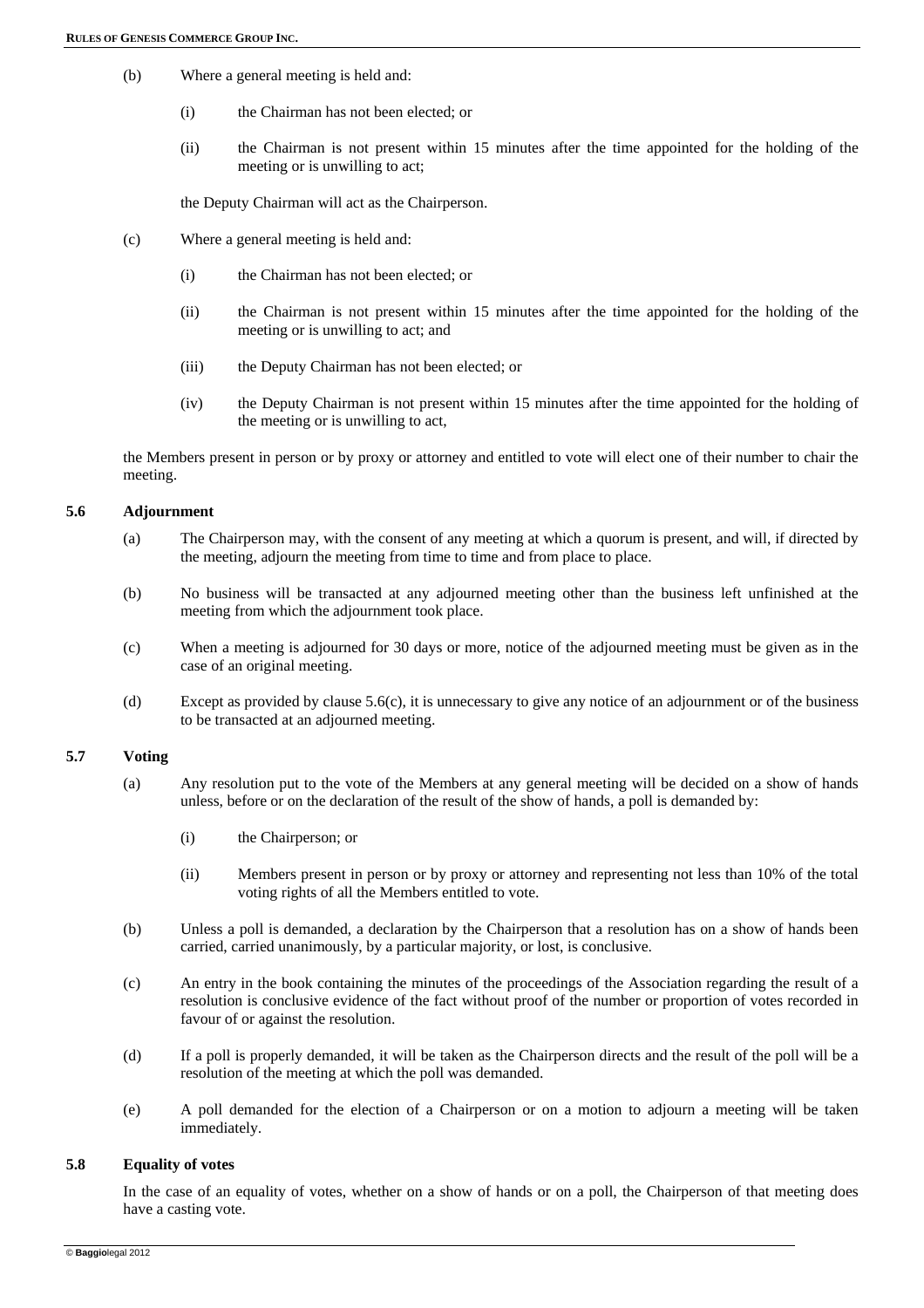# **5.9 Value**

Subject to any rights or restrictions attached to any Membership rights, every Member present in person or by proxy or attorney only has one vote, whether on a show of hands, a poll or otherwise.

#### **5.10 Records**

- (a) At every general meeting of the Members, the Treasurer will make available a register recording all contributions made by Members and the dates on which each of those contributions were made.
- (b) The register is conclusive evidence of the contributions of each Member and the dates on which each of those contributions were made.

#### **5.11 Unpaid amounts**

A Member is not entitled to vote at a general meeting unless all amounts presently payable by that Member have been paid.

#### **5.12 Objections**

- (a) An objection may be raised to the qualification of a voter only at the meeting or adjourned meeting at which the vote objected to is given or tendered.
- (b) Any such objection will be referred to the Chairperson whose decision is final.
- (c) A vote not disallowed pursuant to such an objection is valid for all purposes.

#### **5.13 Proxies**

- (a) A document appointing a proxy must be in writing and signed by the appointer or by that appointer's properly appointed attorney.
- (b) A document appointing a proxy may specify the manner in which the proxy is to vote in respect of a particular resolution.
- (c) Where a proxy document provides, the proxy is not entitled to vote on the resolution except as specified in the document.
- (d) A proxy document will be deemed to confer authority to demand or join in demanding a poll.
- (e) A proxy document will not be treated as valid unless the document is deposited at the registered office of the Association:
	- (i) not less than 48 hours before the time for holding the meeting or an adjourned meeting at which the person named in the instrument proposes to vote; or
	- (ii) in the case of a poll, not less than 24 hours before the time appointed for the taking of the poll.

#### **6 MANAGEMENT COMMITTEE**

#### **6.1 Committee Members**

- (a) Subject to clause 6.2(b), the Association must at all times have no less than 4 individual Committee Members (excluding any alternate Committee Members).
- (b) The Committee Members of the Association are:
	- (i) the Chairman;
	- (ii) the Deputy Chairman;
	- (iii) the Secretary;
	- (iv) the Treasurer;
	- (v) the Membership and Recruitment Co-ordinator;
	- (vi) the Referrals Recorder;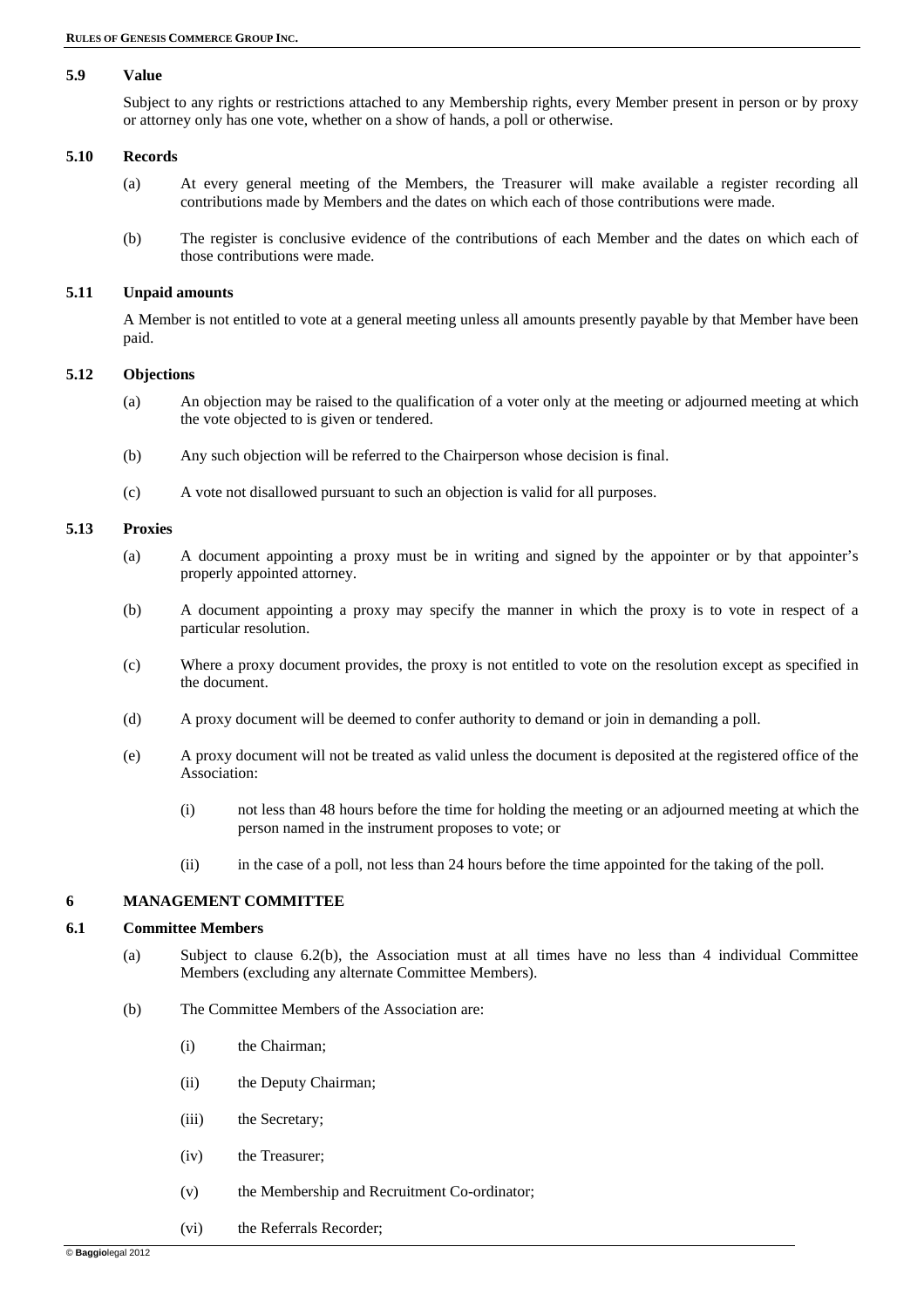- (vii) the Social Co-ordinator; and
- (viii) the Public Officer.
- (c) A person agreed by all the Committee Members shall also be the public officer of the Association for the purposes of the Law and the *Income Tax Assessment Act 1936* (Cth).

# **6.2 Appointment**

- (a) Each Committee Member must be a Member and must be a natural person.
- (b) The initial Committee Members appointed are those elected by General Resolution of the Members at the first general meeting and:
	- (i) a person may hold more than one office as Committee Member (and exercise his right to vote in each of those several offices);
	- (ii) for the purposes of establishing a quorum under these rules, each office that a person holds shall be counted as a separate person.
- (c) All subsequent Committee Members are appointed by:
	- (i) giving notice to the Secretary before the next annual general meeting of their proposed nomination for appointment (provided that the Members may by General Resolution waive this requirement); and
	- (ii) General Resolution by the voting Members at each annual general meeting.
- (d) A Member is not prohibited from voting for any Committee Member (including himself) at a general meeting.

# **6.3 Term**

- (a) Committee Members hold office until the next annual general meeting after their appointment.
- (b) A Committee Member whose term of office expires is eligible for re-appointment.

# **6.4 Removal**

A Committee Member may be removed by General Resolution of the Members in general meeting and a replacement Committee Member may be appointed by General Resolution in that Committee Member's place.

# **6.5 Responsibilities**

- (a) The Chairman is responsible for:
	- (i) chairing the general meetings of the Association and meetings of the Management Committee;
	- (ii) the day to day management of the Association's affairs; and
	- (iii) providing a report to the annual general meeting of the Association.
- (b) The Deputy Chairman is responsible for:
	- (i) assisting the Chairman; and
	- (ii) acting in the absence of the Chairman.
- (c) The Secretary is responsible for:
	- (i) keeping adequate records of the Association's activities;
	- (ii) coordinating Meetings of the Association;
	- (iii) keeping records of the Members in accordance with clause 4.6;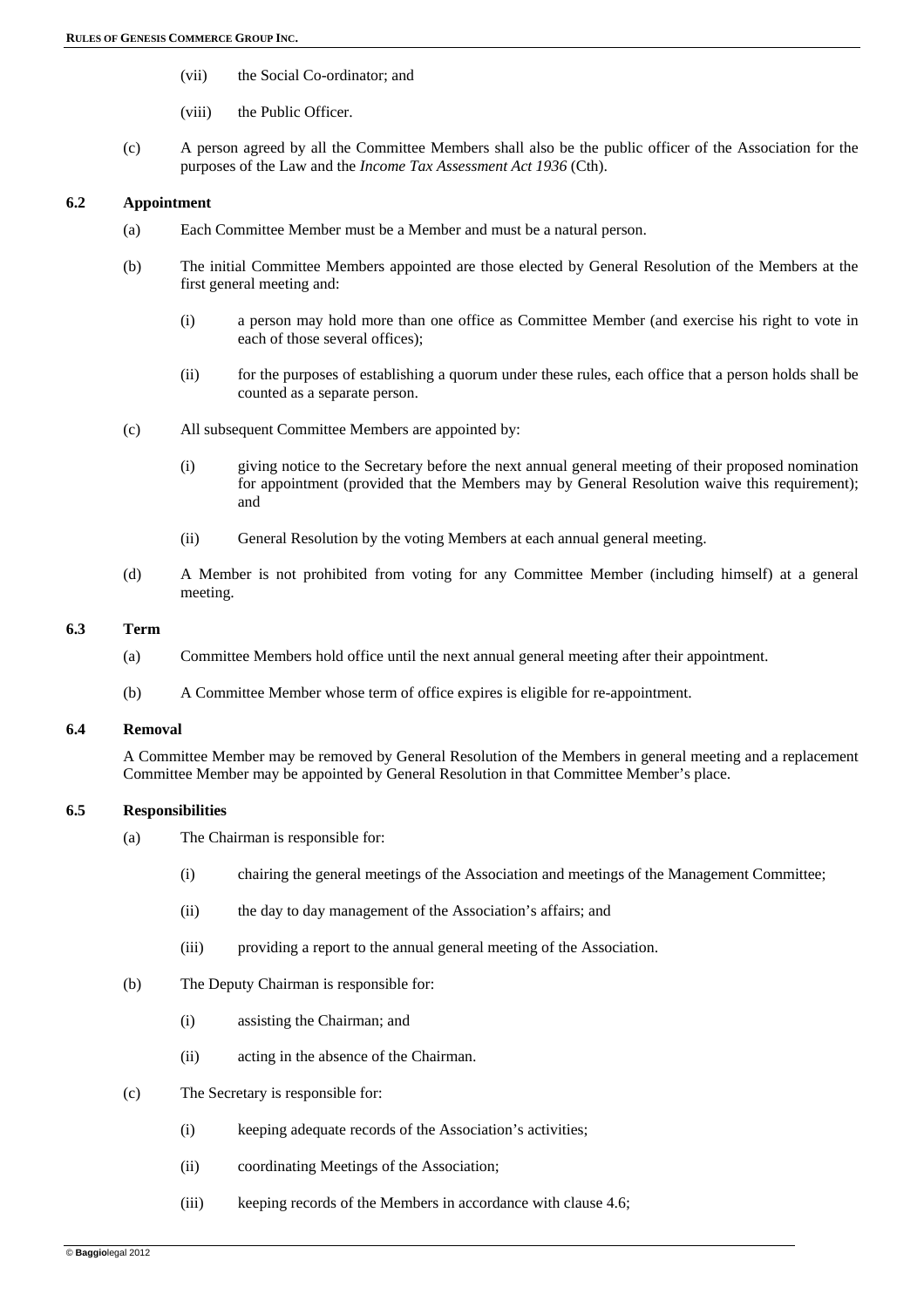- (iv) circulating notices of the Association's meetings; and
- (v) presenting the annual report of the Association to the annual general meeting.
- (d) The Treasurer is responsible for the financial affairs of the Association, including:
	- (i) maintaining adequate records of the Association's financial activities;
	- (ii) liaising with the Public Officer regarding taxation matters;
	- (iii) presenting financial reports to the annual general meeting for the preceding financial year which must be audited if so required by the Law; and
	- (iv) presenting budgets identifying the anticipated source and application of funds to the annual general meeting.
- (e) The Membership and Recruitment Co-ordinator is responsible for membership and recruitment related affairs of the Association.
- (f) The Referrals Recorder is responsible for recording referrals within the Association.
- (g) The Social Co-ordinator is responsible for the social activities and events of the Association.
- (h) The Public Officer is responsible for:
	- (i) fulfilling the duties of a public officer under the Law, the *Income Tax Assessment Act 1936* (Cth) and the *Income Tax Assessment Act 1997* (Cth); and
	- (ii) lodging such periodic returns required of the Association by the Law.

#### **6.6 Delegation**

The Committee Members may delegate additional responsibilities to a Committee Member as the Committee Members may decide.

# **6.7 Increase**

The Members may, from time to time, by General Resolution passed at a general meeting increase or reduce the number of Committee Members.

#### **6.8 Casual Vacancy**

The Members have the power at any time and from time to time to appoint any Member either to fill a casual vacancy or as an addition to the existing Committee Members, but so that the total number of Committee Members shall not at any time exceed the numbers fixed in accordance with these rules. Any Committee Members so appointed shall hold office until the next annual general meeting.

#### **6.9 Vacancy**

Subject to clause 6.10, the office of a Committee Member shall become vacant if:

- (a) the Committee Member is not permitted at law to act as a Committee Member or officer of an association or the Association;
- (b) the Committee Member has his office vacated by operation of the Law;
- (c) the Committee Member ceases to be a Member of the Association by operation of the Law or these rules;
- (d) the Committee Member becomes of unsound mind or a person whose person or estate is liable to be dealt with in any way under the law relating to mental health;
- (e) the Committee Member resigns his office by notice in writing to the Association;
- (f) the Committee Member is absent for more than 6 months without the permission of the Members for meetings of the Members held during that period;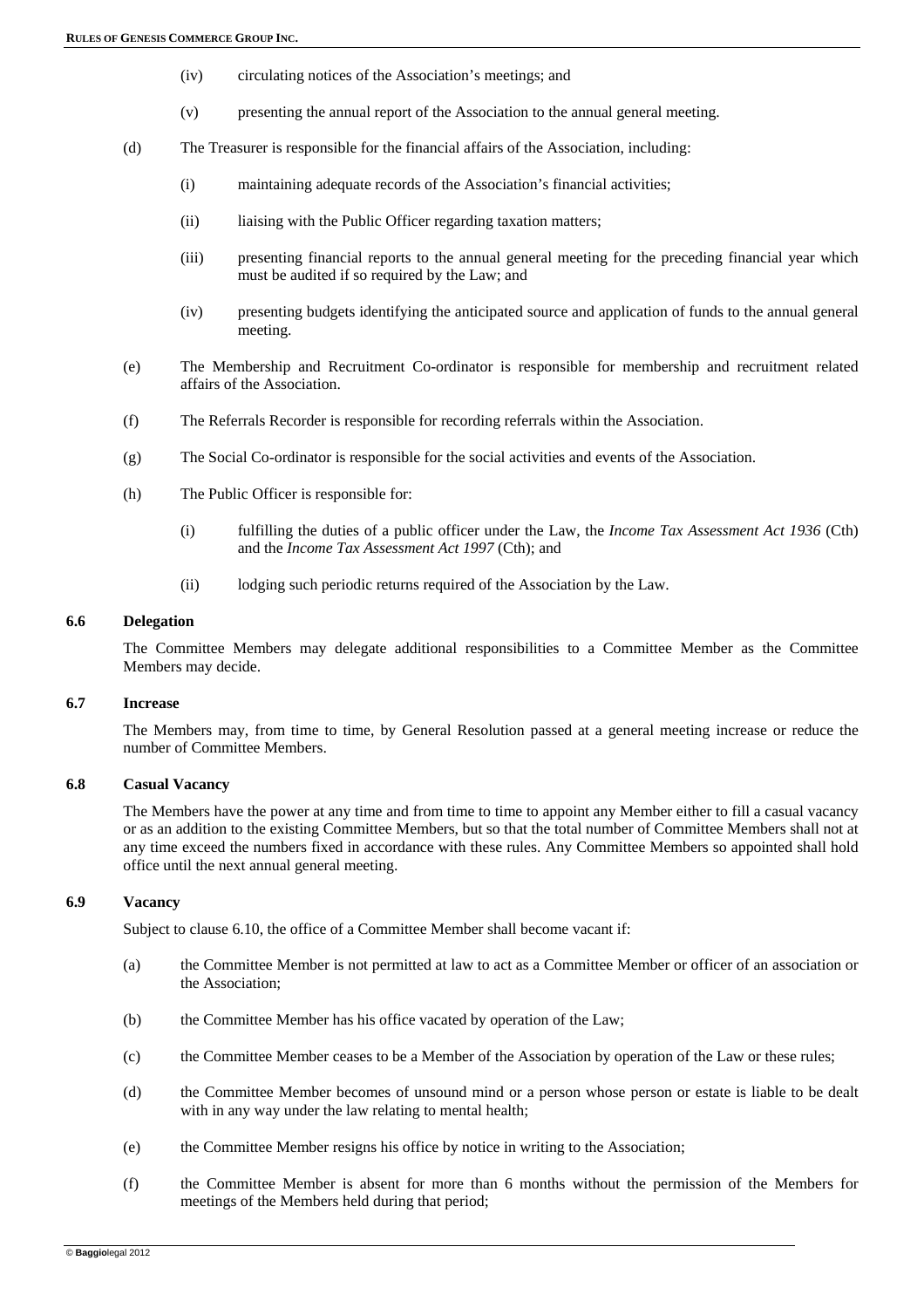- (g) the Committee Member is absent for more than 6 months without the permission of the other Committee Members for meetings of the Committee Members held during that period; or
- (h) the Committee Member is directly or indirectly interested in any contract or proposed contract with the Association except where disclosure has been made by the Committee Member of such interests as required by the Law.

# **6.10 Disqualification**

- (a) Subject to the Law, no Committee Member will be disqualified by the holding of that office from:
	- (i) accepting or holding any office of profit except that of auditor of the Association or any body corporate in which the Association is a shareholder or otherwise interested; or
	- (ii) contracting with the Association as either a vendor, purchaser or otherwise in any manner,

nor will:

- (iii) any such contract or any contract or arrangement entered into by or for the Association in which any Committee Member is in any way interested be avoided; nor
- (iv) any Committee Member be liable to account to the Association for any profit arising from any such office or place of profit or realised by any such contract or arrangement because of that Committee Member holding that office or because of the fiduciary relationship established because of that office,

but the Committee Member must disclose that interest (**interest**) at the meeting of the Committee Members at which the contract or arrangement is first considered if the interest then exists or in any other case at the first meeting of the Committee Members after the acquisition of the interest.

(b) If a Committee Member becomes interested in a contract or arrangement after it has been made or entered into, the disclosure of that interest must be made at the first meeting of the Committee Members held after that Committee Member becomes interested.

#### **6.11 Remuneration prohibited**

- (a) The Association is prohibited from remunerating Committee Members.
- (b) Subject to the Committee Members' approval, the Committee Members may be paid all travelling and other expenses properly incurred by them:
	- (i) in attending and returning from meetings of the Committee Members, meetings of any committee of the Committee Members or general meetings of the Association; or
	- (ii) otherwise in connection with the business of the Association.

#### **6.12 Powers**

- (a) Subject to the Law and to these rules, the business of the Association and all funds and property of the Association will be managed by the Committee Members who may exercise all powers of the Association which are not, by the Law or these rules, required to be exercised by the Members.
- (b) Without limiting clause 6.12(a), the Committee Members may exercise all the powers of the Association.
- (c) The Committee Members may appoint such employees or contractors as are required to carry out the Objects and may discuss or delegate any of its powers to such officers, employees and contractors.
- (d) The Committee Members may, by power or attorney, appoint any person to be the attorney of the Association for any purpose, with any powers, authorities and discretion (being powers, authorities and discretions vested in or exercisable by the Committee Member), for any period and subject to any conditions it thinks fit.
- (e) Any power of attorney granted under clause 6.12(d) may contain provisions for the protection and convenience of persons dealing with the attorney as the Committee Members think fit.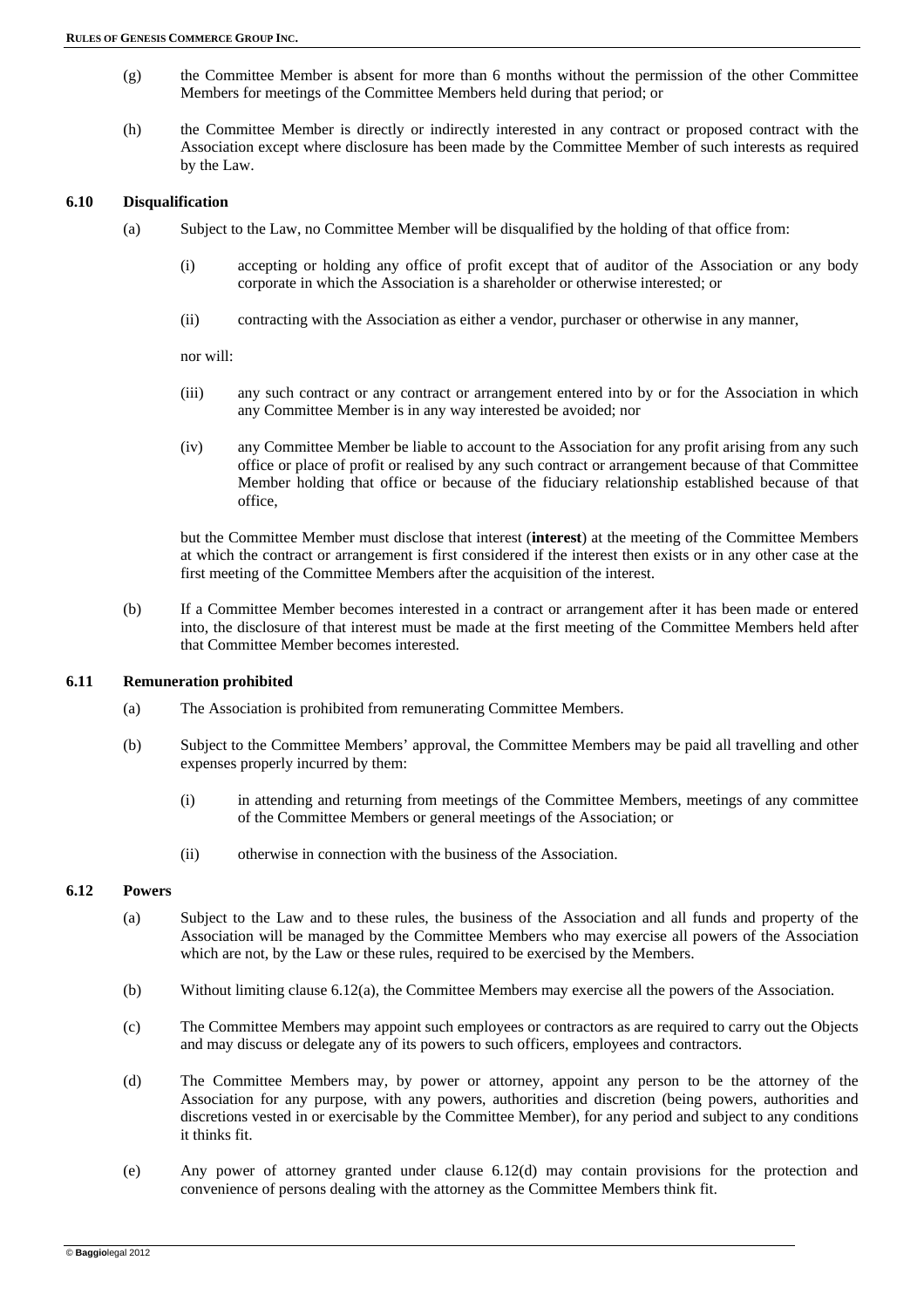(f) All cheques, promissory notes, banker's drafts, bills of exchange and other negotiable instruments, and all receipts for money paid to the Association, must be signed, drawn, accepted, endorsed or otherwise executed, as the case may be, by any 2 Committee Members or in such other manner as the Committee Members determine.

# **6.13 Proceedings**

- (a) The Committee Members may meet together either in person or (subject to clause 6.13(f)) by telephone or any other form of instantaneous communication for the dispatch of business.
- (b) The Committee Members may also adjourn and otherwise regulate meetings and proceedings of the Committee Members as they think fit in accordance with the Law.
- (c) A Committee Member may, at any time, and the Chairman must on the requisition of a Committee Member, convene a meeting of the Committee Members.
- (d) Issues arising at a meeting of Committee Members will be decided by a majority of votes of Committee Members present and voting and any such decision will for all purposes be deemed a decision of the Committee Members.
- (e) A decision in which all of the Committee Members concur is a resolution of the Committee Members notwithstanding that it is not made at a meeting of the Committee Members.
- (f) The Committee Members will cause a record to be kept of any resolution made under clause 6.13(e).

# **6.14 Conflicts**

- (a) Subject to the Law and these rules, a Committee Member who has a material personal interest in any matter that is being considered at a meeting of the Committee Members:
	- (i) must not vote on the matter; and
	- (ii) must not be present while the matter (or proposed resolution of that kind) is being considered at the meeting.
- (b) Clause 6.14(a) does not apply if the Management Committee has passed a resolution that:
	- (i) specifies the Committee Member, the interest and the matter;
	- (ii) that interest and matter is one which the Law permits that Committee Member to vote on; and
	- (iii) states that the Committee Members voting for the resolution are satisfied that the interest should not disqualify the Committee Member from considering or voting on the matter.

# **6.15 Quorum**

- (a) At a meeting of the Committee Members, the number of Committee Members whose presence is necessary to constitute a quorum is the number as determined by the Committee Members and, unless so determined, is 3.
- (b) If there is a vacancy or vacancies in the office of a Committee Member, the remaining Committee Members may act.
- (c) If the number of remaining Committee Members is not sufficient to constitute a quorum for a meeting of the Committee Members, they may act only for the purpose of increasing the number of Committee Members to constitute a quorum or for convening a general meeting of the Association.

#### **6.16 Chairperson**

- (a) The Chairman chairs meetings of the Committee Members.
- (b) Where a meeting of the Committee Members is held and:
	- (i) the Chairman has not been elected; or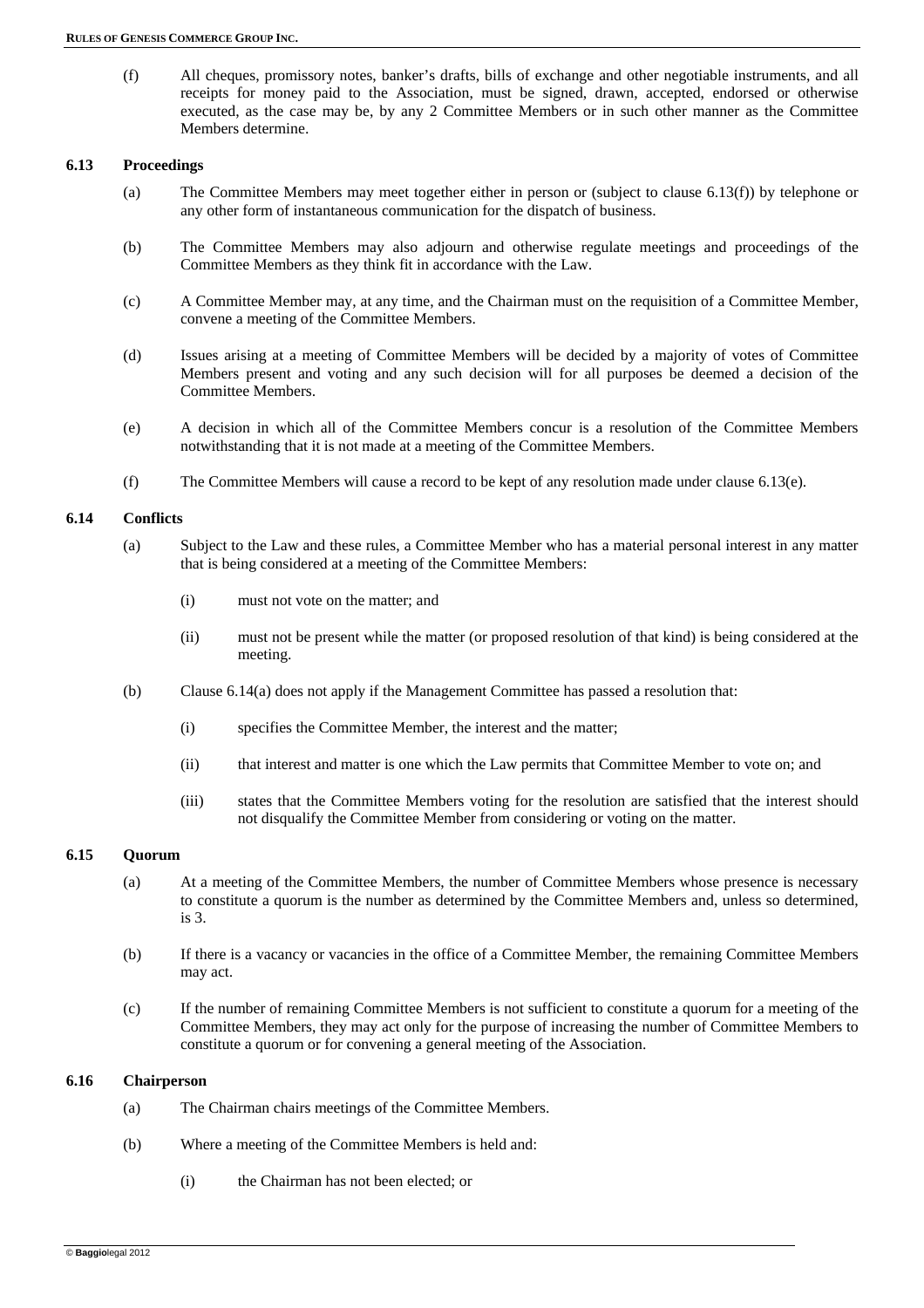(ii) the Chairman is not present within 10 minutes after the time appointed for the holding of the meeting or is unwilling to act;

the Deputy Chairman will act as Chairperson.

- (c) Where a meeting of the Committee Members is held and:
	- (i) the Chairman has not been elected; or
	- (ii) the Chairman is not present within 10 minutes after the time appointed for the holding of the meeting or is unwilling to act; and
	- (iii) the Deputy Chairman has not be elected; or
	- (iv) the Deputy Chairman is not present within 10 minutes after the time appointed for the holding of the meeting or is unwilling to act,

the Committee Members present will elect one of their number to chair the meeting.

### **6.17 Committees**

- (a) The Committee Members may delegate any of their powers to a committee or committees consisting of a number of Members (**sub-committee**) as they think fit.
- (b) A sub-committee will exercise the powers delegated in accordance with any directions of the Committee Members and a power so exercised will be deemed to have been exercised by the Committee Members.
- (c) The Members of a sub-committee may elect a Committee Member as chairman of their meetings and will carry on their business in accordance with the directions of the Committee Members.

#### **6.18 Alternate Committee Members**

- (a) A Committee Member may, with the approval of the other Committee Members, appoint a person (who must be a Member) to be an alternate Committee Member in the appointer's place during such period as that appointer thinks fit.
- (b) An alternate Committee Member is entitled to notice of meetings of the Committee Members and, if the appointer is not present at such a meeting, is entitled to attend and vote in the appointer's stead and to exercise all of the powers and rights of a Committee Member.
- (c) The appointment of an alternate Committee Member may be terminated at any time by the appointer notwithstanding that the period of the appointment of the alternate Committee Member has not expired, and terminates in any event if the appointer is removed from or vacates office as a Committee Member.
- (d) An appointment, or the termination of an appointment, of an alternate Committee Member is made by notice signed by the Committee Member who makes or made the appointment and served on the Secretary.

# **6.19 Common Seal**

- (a) The Association shall maintain a common seal which shall bear the Association's name and registration number.
- (b) The Committee Members must authorise the affixing of the Association's common seal to any document and must be witnessed by a Committee Member and the Chairman or Deputy Chairman (or if both those positions are vacant, another Committee Member).

# **7 GENERAL PROVISIONS**

# **7.1 Records**

- (a) Subject to the Law, the Committee Members will determine whether and to what extent, at what time and places and under what conditions, the accounting records and other documents of the Association or any of them will be open to the inspection of Members other than Committee Members.
- (b) A Member other than a Committee Member does not have the right to inspect any document of the Association except as provided by law or authorised by the Committee Members or by the Association in general meeting.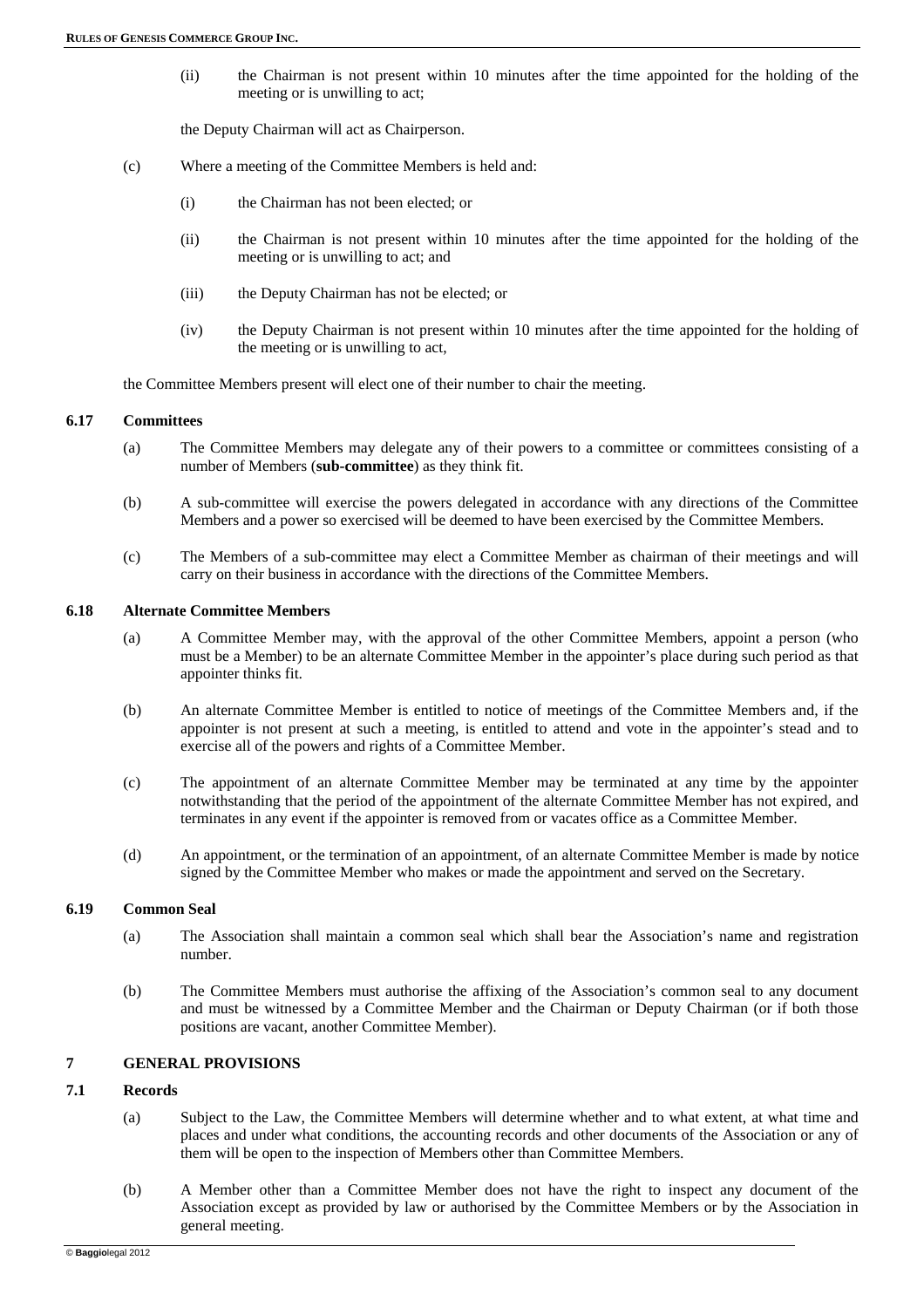# **7.2 Audit**

If the Law requires the accounts of the Association to be audited:

- (a) Unless the provisions of the Law enable the Members to otherwise agree, the accounts of the Association will be audited once at least in every year.
- (b) Auditors of the Association will be appointed and may resign or be removed and their remuneration, rights and duties will be determined by the Management Committee.
- (c) A person must not be appointed or act as auditor of the Association if that person is not a qualified auditor or has been is disqualified under the provisions of the Law.
- (d) Every account of the Association when audited and approved by a general meeting will be conclusive except as regards any error discovered in that account within 3 months next after the approval of that account.

# **7.3 Indemnity**

- (a) To the extent permitted by law, the Association will indemnify each Committee Member against any liability incurred by the Committee Member in or arising out of the conduct of the business of the Association or in or arising out of the discharge of the duties of the Committee Member.
- (b) To the extent permitted by law, in any case where the Committee Members consider it appropriate, the Association may execute a documentary indemnity in any form in favour of any Committee Member.
- (c) Where the Committee Members consider it appropriate to do so, the Association may, to the relevant extent, pay amounts by way of premium in respect of any contract effecting insurance on behalf or in respect of an Committee Member against liability incurred by the Committee Member in or arising out of the conduct of the business of the Association or in or arising out of the discharge of the duties of the Committee Member.
- (d) In this clause 7.3:
	- (i) Committee Member includes a former Committee Member;
	- (ii) duties of the Committee Member include, in any particular case where the Committee Members consider it appropriate, duties arising by reason of the appointment, nomination or secondment in any capacity of an Committee Member by the Association;
	- (iii) liability means all costs, charges, losses, damages, expenses, penalties and liabilities of any kind including, in particular, legal costs incurred in defending any proceedings (whether criminal, civil, administrative or judicial) or appearing before any court, tribunal, government authority or other body.

# **7.4 Notices**

- (a) A notice may be given by the Association to any Member by:
	- (i) personal service;
	- (ii) sending it by email to the email address shown in the Register of Members or to the address supplied by that Member to the Association for delivery of notices;
	- (iii) sending it by facsimile to the facsimile number shown in the Register of Members or to the address supplied by that Member to the Association for delivery of notices; or
	- (iv) sending it by post to the address shown in the Register of Members or to the address supplied by that Member to the Association for delivery of notices.
- (b) Where a notice is sent by post, service of the notice will be deemed to be effected by properly addressing, prepaying and posting a letter containing the notice, and to have been effected:
	- (i) in the case of a notice of meeting, on the day after the date of its posting; and
	- (ii) in any other case, at the time at which the letter would be delivered in the ordinary course of post.